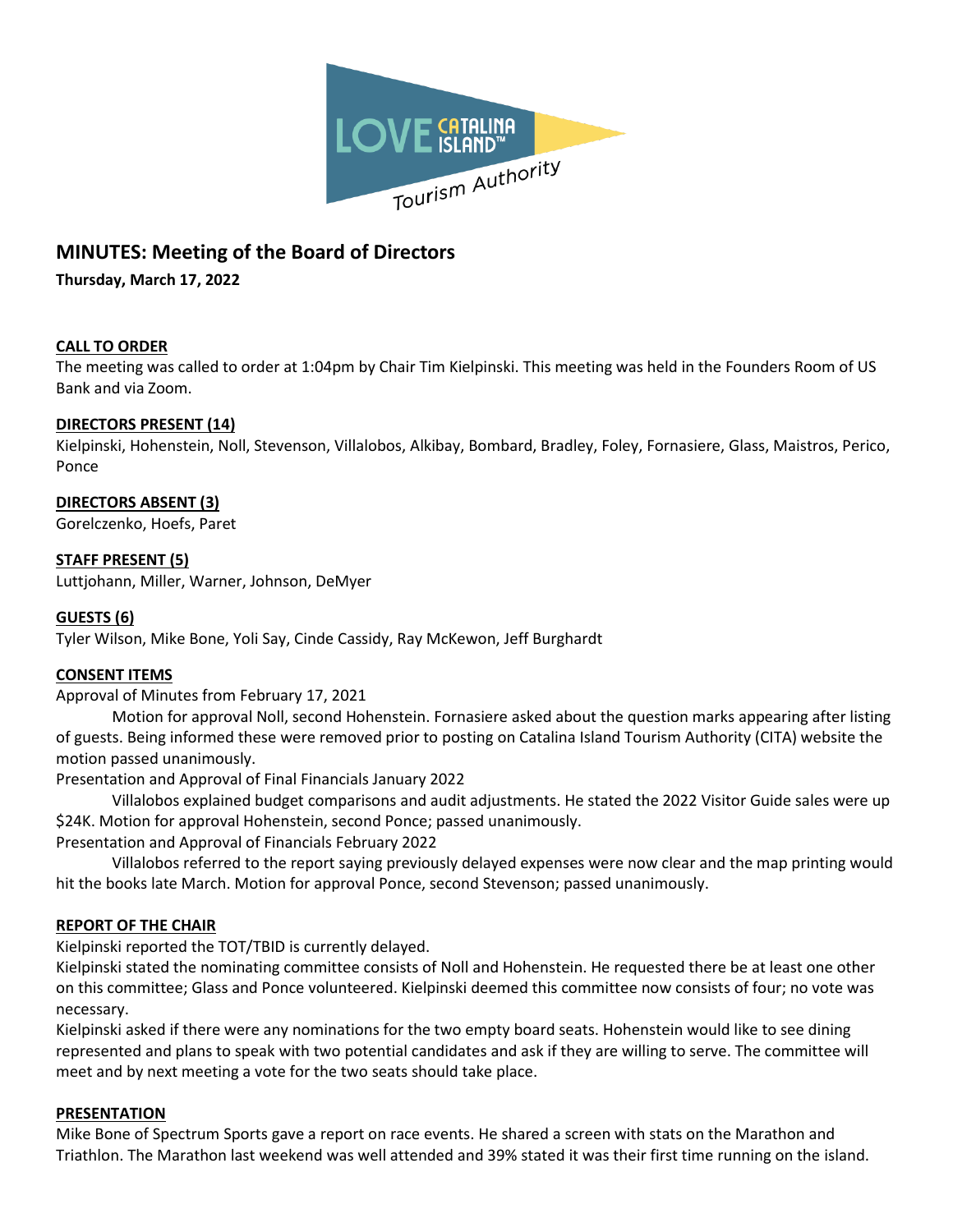Several participants requested information on the Trans Catalina Trail and were interested in future visits. Bone would like to boost the finish line experience as it is currently rated 7.9 out of 10. He wondered what can make it better, which items are unique to Catalina and added that runners ask about food specials. The goal is to have more opportunities for athletes and their families to boost overnight stays. Kielpinski noted the numbers last weekend were good. Bombard confirmed Catalina Express put on extra boats to transport participants. Bone appreciates the current partners, would like additional businesses to participate and is seeking to make these events better. The races generate funds for local charitable organizations in excess of \$40K each year. The Lion's Club is one example; the club receives funds that become a benefit to the island community and their members provide volunteer labor at events.

# **REPORT OF THE PRESIDENT**

Luttjohann shared his written report included in the packet with his updates in red. He mentioned a membership incentive which is not in his final packet but will discussed later in the meeting.

# **DISCUSSION AND POSSIBLE ACTION**

Mid-year Allocation of \$200K Funds Based on True-Up—Luttjohann stated that some of these funds would be helpful if used for increasing spring break numbers. Kielpinski asked if the amount would be at least \$200K; Luttjohann answered, yes. Luttjohann explained SMARInsights which has worked with other DMOs and Chambers conducting surveys. For \$12K a survey lasting a few months could reach members and select groups such as former members and non-member businesses. Kielpinski wondered what information CITA was hoping to receive. Luttjohann said it could be how members feel about their membership, what they believe CITA is doing, why some are not members and what is needed. The last survey was done inhouse about five years ago. Glass wished for clarity on what would be gained. Luttjohann hopes to see answers on why members are not engaged, former members didn't renew and reasons businesses choose to not be a member. Ponce stressed it is important to get feedback from former members.

A presentation by Burghardt from 62Above was given on marketing options and objectives using a budget of \$135K. He spoke of a digital media option to reach a targeted audience increasing overnight stays and brand awareness among affluent and educated visitors. The advantage is the return, tracking of traffic and email conversion. A discussion ensued on tracking which is mainly through Book Direct and credit card use. The second option from 62Above is TV media which would use 30 second spots on NBC and KTLA5 along with hosted media visits for 'CA Live' and 'Unscripted,' shows on these networks. Burghardt explained that digital media is smarter and provides more info. Alkibay asked if TV time slots are a guarantee as he wouldn't want a spot appearing where it would be a waste of funds. Burghardt responded, a fixed time is set and that in some cases the late at night spots are freebies filling air time. Hohenstein believes showing Catalina Island on TV is big but proposed using some of each option. Glass agrees that digital is better but likes the idea of viewers seeing the TV spots and then put the two together for that 'I see' moment. Hohenstein said since Catalina Express uses KTLA5 possibly use NBC only. Bombard confirmed KTLA5 morning TV is the focus for the Catalina Express media campaign.

Noll suggested the SimpleView (SV) upgrade might be postponed and those funds used toward the combination TV and digital media push. Luttjohann stated the website has never had a comprehensive revamp; the Searle site was moved to SV with some visual changes and then one upgrade since. Warner stated the SV upgrade is needed but could be delayed a few months. Alkibay agrees a hybrid sounds good. Fornasiere would like to see a hybrid with the TV focus on NBC and wishes to see NBC more involved with the Island. Perico stated that a hybrid is ideal and believes ads on the TV will be beneficial.

Luttjohann reminded all of the Catalina Beverage trucks driving mainland roads with Catalina Island graphic GatorWraps. Alkibay has four trailers and agreed they need a refresh. Hohenstein motioned to approve new graphics not to exceed \$11,500 for GatorWraps on two trailers, second Stevenson; Alkibay abstained, motion passed.

McKewon spoke on the possibility of a June 18 Pride Celebration that would cost \$11K. The plan is for three DJs with large followings to provide a free concert on Wrigley Stage. Noll motioned to approve \$11K for Xceptional Music to move forward with booking talent for the June 18 concert, second Ponce; passed unanimously.

Hohenstein made a motion to approve a hybrid of digital and NBC TV advertising not to exceed \$163K, second Bombard; passed unanimously.

Noll motioned that \$12K be spent on the SMARInsights survey, second Ponce; passed unanimously.

US Bank Lease Agreement—Luttjohann explained the current admin office space lease and a possible proposal to reduce the square footage by giving up the smaller offices, keeping only the larger one but stated US Bank may not agree.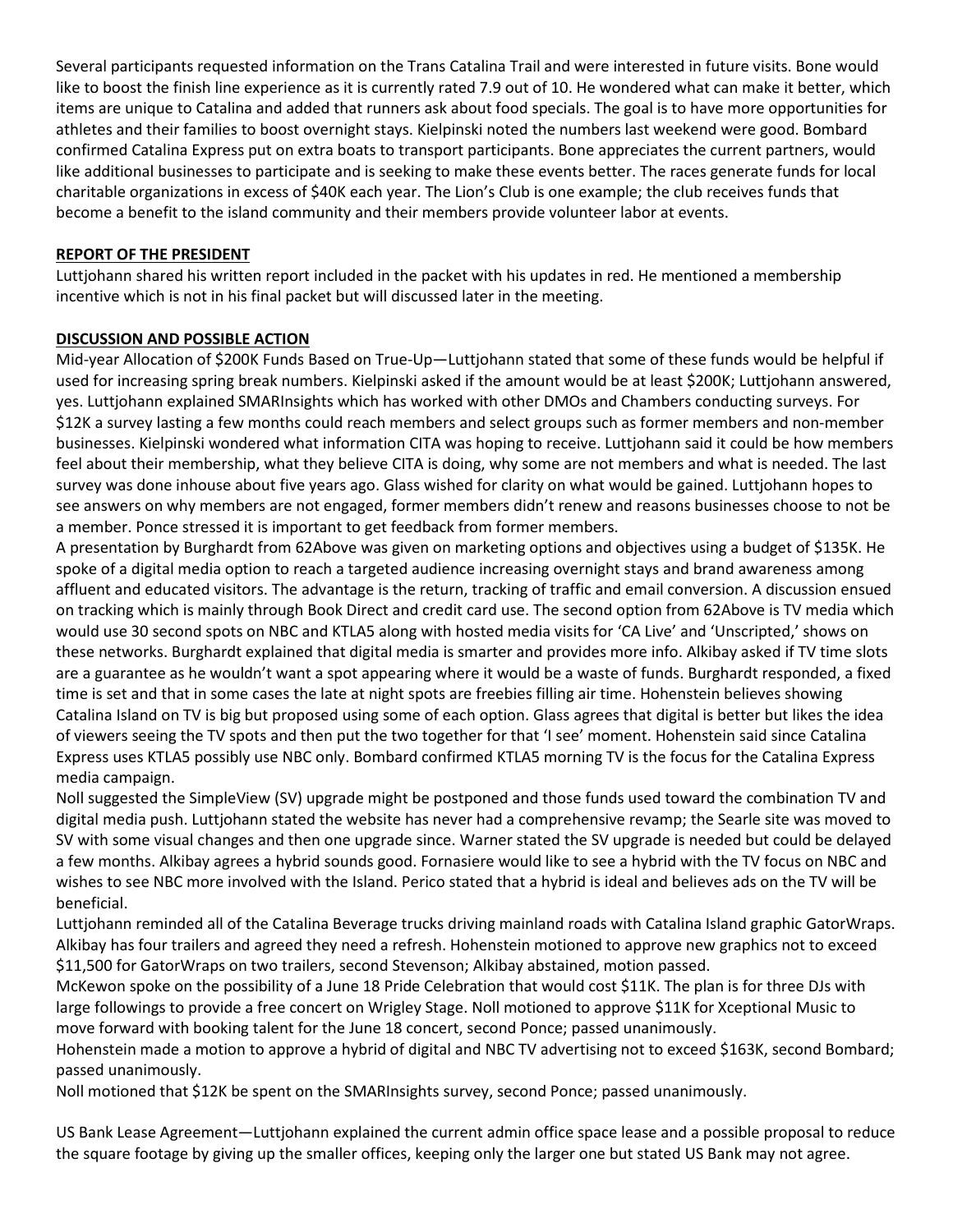Another option is to rework the Visitor Center and make space there for admin work. Johnson confirmed the cost of the current lease is \$3041.67 per month for the space in US Bank. Luttjohann stated the office space is currently used by himself and Johnson. The smaller offices are empty most of the time as it was discovered during Covid that work can be done remotely and those employees work mainly from home. He mentioned a stipend could be given to employees working at home to offset utilities if the lease were reduced with the release of those spaces. Hohenstein believes it would not be wise to give up the space. Luttjohann mentioned that another proposal would be to include in the lease an option to sublet the smaller offices. Hohenstein did not agree with a stipend if office space is available. Fornasiere is hopeful that moving forward staff may be added and the office space will be needed. Luttjohann reminded the current situation is more staff are needed at the Visitor Center not in the admin office. He believes the renegotiation of the lease in September will likely include an increased rate. Kielpinski asked if this could wait for next meeting giving more time to think on the issue. Luttjohann will work on a proposal for the next meeting including the opportunity to sublet. Kielpinski believes bringing to the next meeting gives more time to consider as there are strong feelings and Luttjohann can then present his negotiation points.

Avalon City Council Candidates Forum—Luttjohann cautioned that last election brought labels of CITA being too influential in the election process. He asked if CITA should let go of the forum or move forward with planning. Cassidy stated she has run in the past three elections and was successful in all. However, the last two forums she was overly prepared for the event and was accused of impropriety with some saying she received the questions prior. She thinks CITA should not be involved as it brings a lot of negativities. She would prefer to not have drama pushed onto the Chamber and believes the organization should take a breather from politics. Ponce has no problem with CITA promoting the event as there are community members that are anti-chamber. He's lived on the Island for 26 years and all those years, CITA has provided the forum set-up with the community submitting their questions. He feels this forum is a great way for voters to see how candidates react to questions. Luttjohann said some years The Catalina Islander newspaper partnered with CITA. Last time, Friends of the Library assisted and chose which questions were duplicates and that some queries are muddled and must be deciphered. He said it is time consuming to de-duplicate the questions. Warner suggested that CITA only handle the logistics but another organization like Rotary could possibly do the rest. Noll made a motion for CITA to proceed with logistics but headline an outside organization to take credit and run the forum, second Hohenstein; Ponce abstained, motion passed.

Visitor & Member Services Reports—Hohenstein shared an idea for an incentive plan. Staff would receive 25% of membership for new members brought to the organization. Discussion included the idea of member businesses receiving the commission if they bring in new members. The incentive will only be paid for new members. Perico left the meeting at 3:04pm.

Report on Marketing—Miller reported on the committee meeting earlier in the day that was a recap of the last quarter, upcoming spring campaign and an events update.

Events Report—Kielpinski reminded attendees of the Mixer tonight at Eric's on the Pier beginning at 6pm. In the interest of time DeMyer mentioned the Lodging Open House is looking for participants.

Film Liaisons Report—Luttjohann stated plans are moving forward for the TV series 'Avalon' that will include on-location filming.

## **BOARD MEMBER UPDATES**

Fornasiere revealed the Museum's First Friday April event will be a comedy show on April Fools Day. The new Norman Rockwell exhibit is open and coincides with the 80<sup>th</sup> anniversary of Catalina Island's involvement in WWII. She also stated the upstairs gallery holds Mexican photos and a new Museum director will be announced shortly. Catalina Express will partner with the Museum on April 19 with an Around the Island cruise.

Bombard noted that CARB will give a final ruling at their meeting on March 24. She thanked those that signed the petition and hopes that funding for ferries will be included in their ruling. She warned of possible weather on Sunday that could affect Catalina Express crossings and that the mask mandate is still in effect with lifting being considered at the end of April.